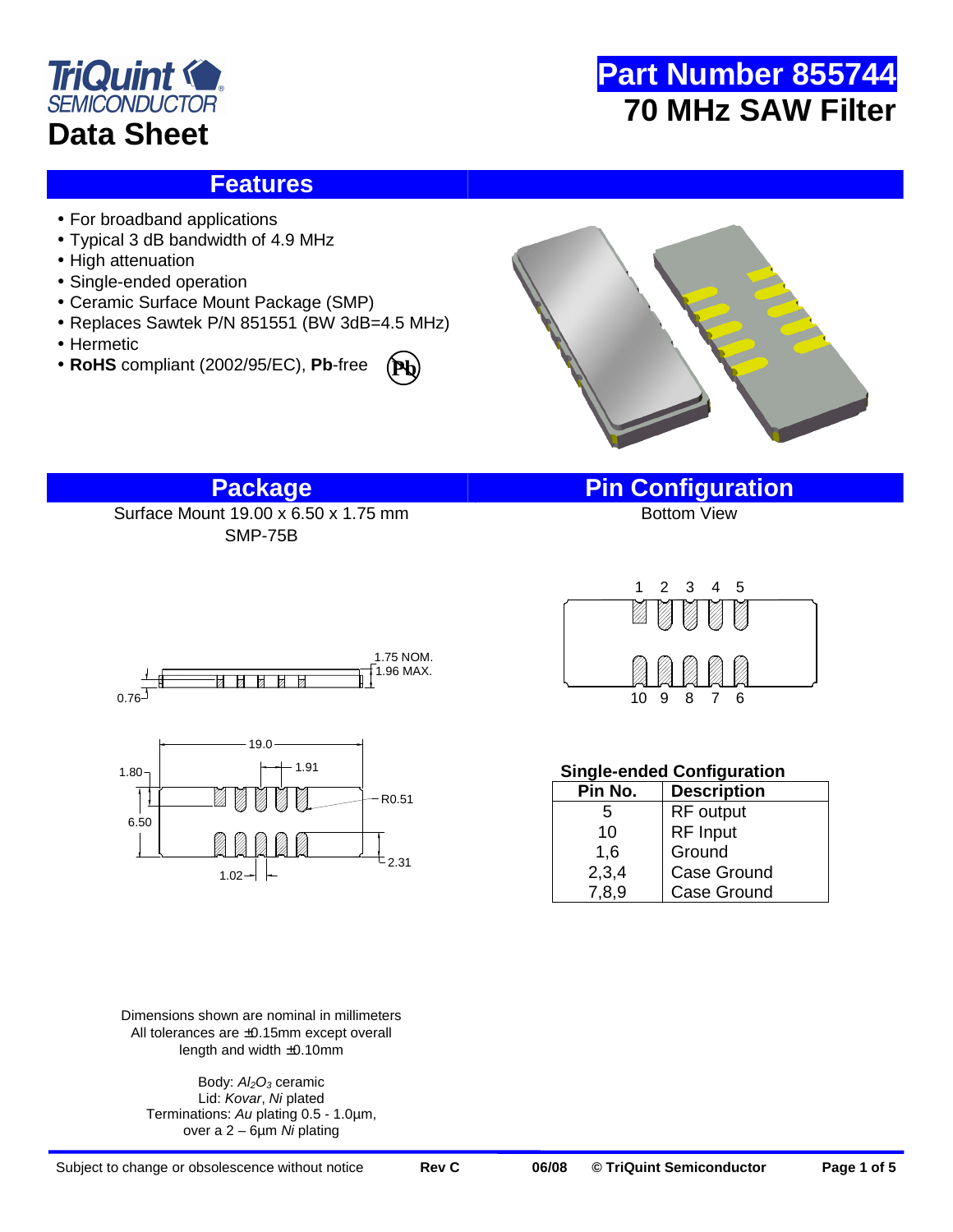

# **Part Number 855744 70 MHz SAW Filter**

# **Electrical Specifications (1)**

**Operating Temperature Range:** <sup>(2)</sup> 0 to +70 °C

| Parameter <sup>(3)</sup>            | <b>Minimum</b> | Typical <sup>(4)</sup> | <b>Maximum</b>           | <b>Unit</b> |
|-------------------------------------|----------------|------------------------|--------------------------|-------------|
| <b>Center Frequency</b>             |                | 70                     |                          | <b>MHz</b>  |
| <b>Minimum Insertion Loss</b>       |                | 23.7                   | 25.5                     | dB          |
| Lower 1 dB Bandedge <sup>(5)</sup>  |                | 67.74                  | 67.9                     | <b>MHz</b>  |
| <b>Upper 1 dB Bandedge</b>          | 72.1           | 72.31                  |                          | <b>MHz</b>  |
| Lower 3 dB Bandedge <sup>(5)</sup>  |                | 67.53                  | 67.65                    | <b>MHz</b>  |
| <b>Upper 3 dB Bandedge</b>          | 72.35          | 72.50                  |                          | <b>MHz</b>  |
| Lower 40 dB Bandedge <sup>(5)</sup> | 66.68          | 66.79                  | $\blacksquare$           | <b>MHz</b>  |
| Upper 40 dB Bandedge                |                | 73.20                  | 73.32                    | <b>MHz</b>  |
| <b>Amplitude Variation</b>          |                |                        |                          |             |
| 67.9 - 72.1 MHz                     |                | 0.71                   | 1.15                     | $dB$ $p-p$  |
| <b>Phase Linearity</b>              |                |                        |                          |             |
| 67.9 - 72.1 MHz                     |                | 3.3                    | 5.85                     | deg p-p     |
| <b>Group Delay Variation</b>        |                |                        |                          |             |
| 67.9 - 72.1 MHz                     |                | 60                     | 135                      | nsec        |
| <b>Absolute Delay</b>               |                | 2.3                    | $\overline{\phantom{a}}$ | usec        |
| <b>Relative Attenuation (5)</b>     |                |                        |                          |             |
| 10 - 58 MHz                         | 42.0           | 54                     |                          | dB          |
| 58 - 65 MHz                         | 36.5           | 45                     |                          | dB          |
| 75 - 82 MHz                         | 42.0           | 45                     |                          | dB          |
| 82 - 124 MHz                        | 42.5           | 53                     |                          | dB          |
| 124 - 140 MHz                       | 37.5           | 46                     |                          | dB          |
| 140 - 200 MHz                       | 50.0           | 63                     |                          | dB          |
| Source Impedance <sup>(6)</sup>     |                | 50                     | $\overline{\phantom{0}}$ | $\Omega$    |
| Load Impedance <sup>(6)</sup>       |                | 50                     |                          | $\Omega$    |

#### **Notes:**

- 1. All specifications are based on the matching schematic shown below
- 2. In production, devices will be tested at room temperature to a guardbanded specification to ensure electrical compliance over temperature
- 3. Electrical margin has been built into the design to account for the variations due to temperature drift and manufacturing tolerances
- 4. Typical values are based on average measurements at room temperature
- 5. All attenuation measurements are measured relative to minimum insertion loss
- 6. This is the optimum impedance in order to achieve the performance shown

### **Test Circuit:**

Actual matching values may vary due to PCB layout and parasitics

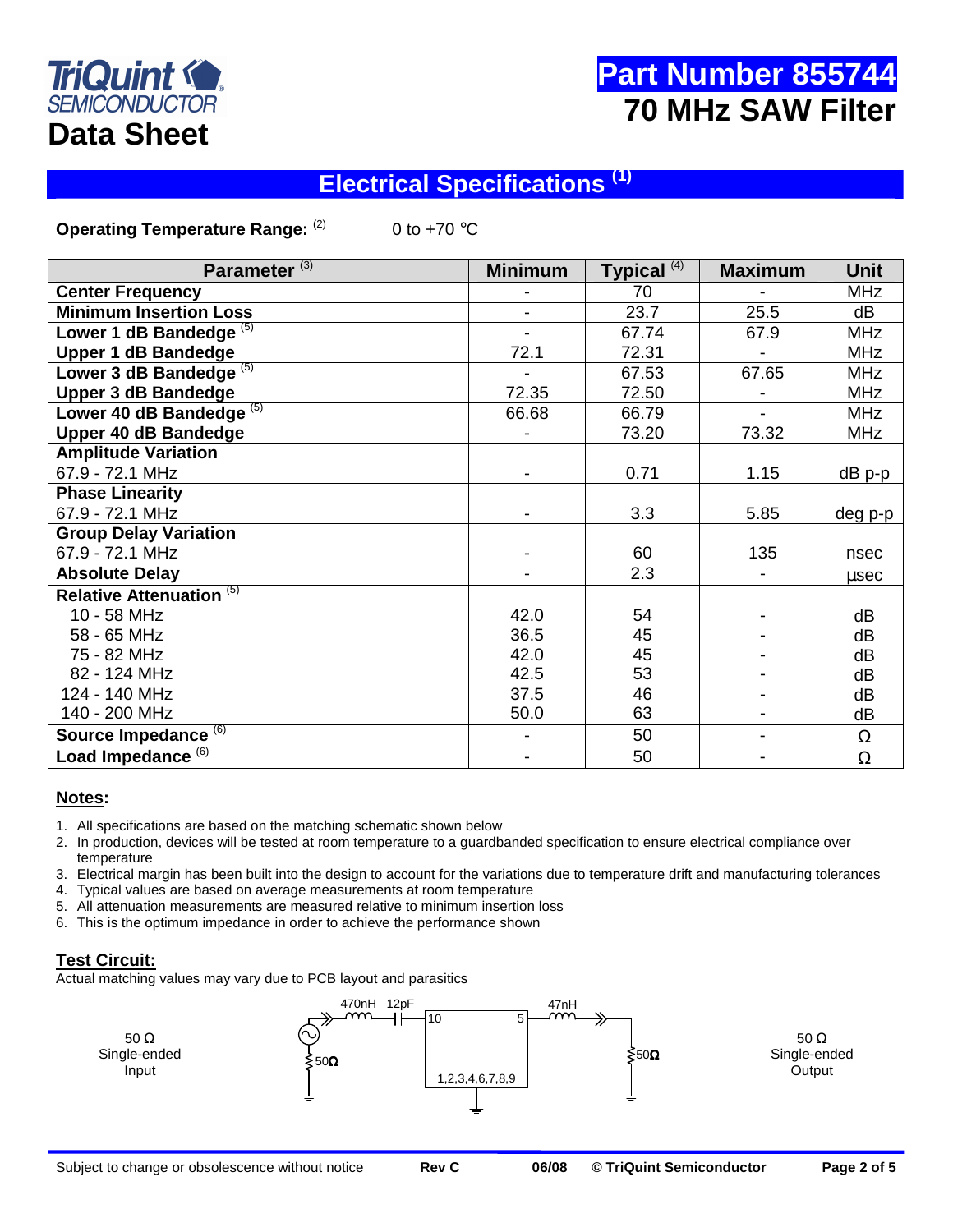



# **Typical Performance (at room temperature)**

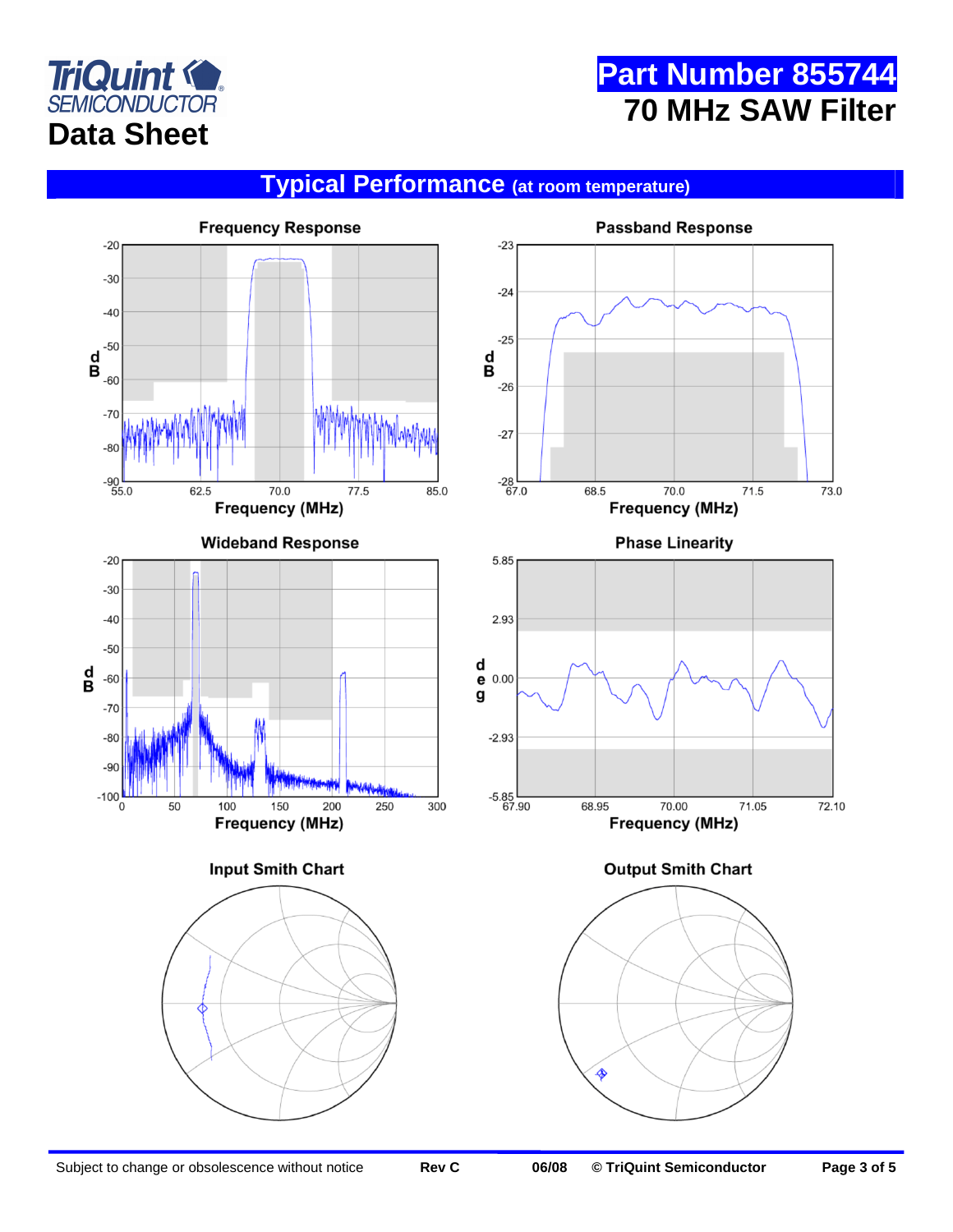



## **Matching Schematics**

Actual matching values may vary due to PCB layout and parasitics



The date code consists of: day of the current year (Julian, 3 digits), last digit of the year (1 digit) and hour (2 digits)

This footprint represents a recommendation only Dimensions shown are nominal in millimeters

**Tape and Reel** 



0.3  $+$  2.0  $+$   $+$   $+$  4.0 Ø1.5 R0.75 A  $\overline{\Theta}$ 14.2 32.0 19.6 28.4 0.20  $\odot$  $\Theta$  $\oplus$  $\boldsymbol{\Theta}$  $\boldsymbol{\Theta}$ Θ  $\Theta$  $\ddot{r}$  $\odot$  $\oplus$  $\Theta$  $\epsilon$ lə,  $-2.3$   $-7.1$   $-12.0$  $-7.1$  $\mathsf{I}\,$ Ø1.5 A Section A-A

> Dimensions shown are nominal in millimeters Packaging quantity: 2000 units/reel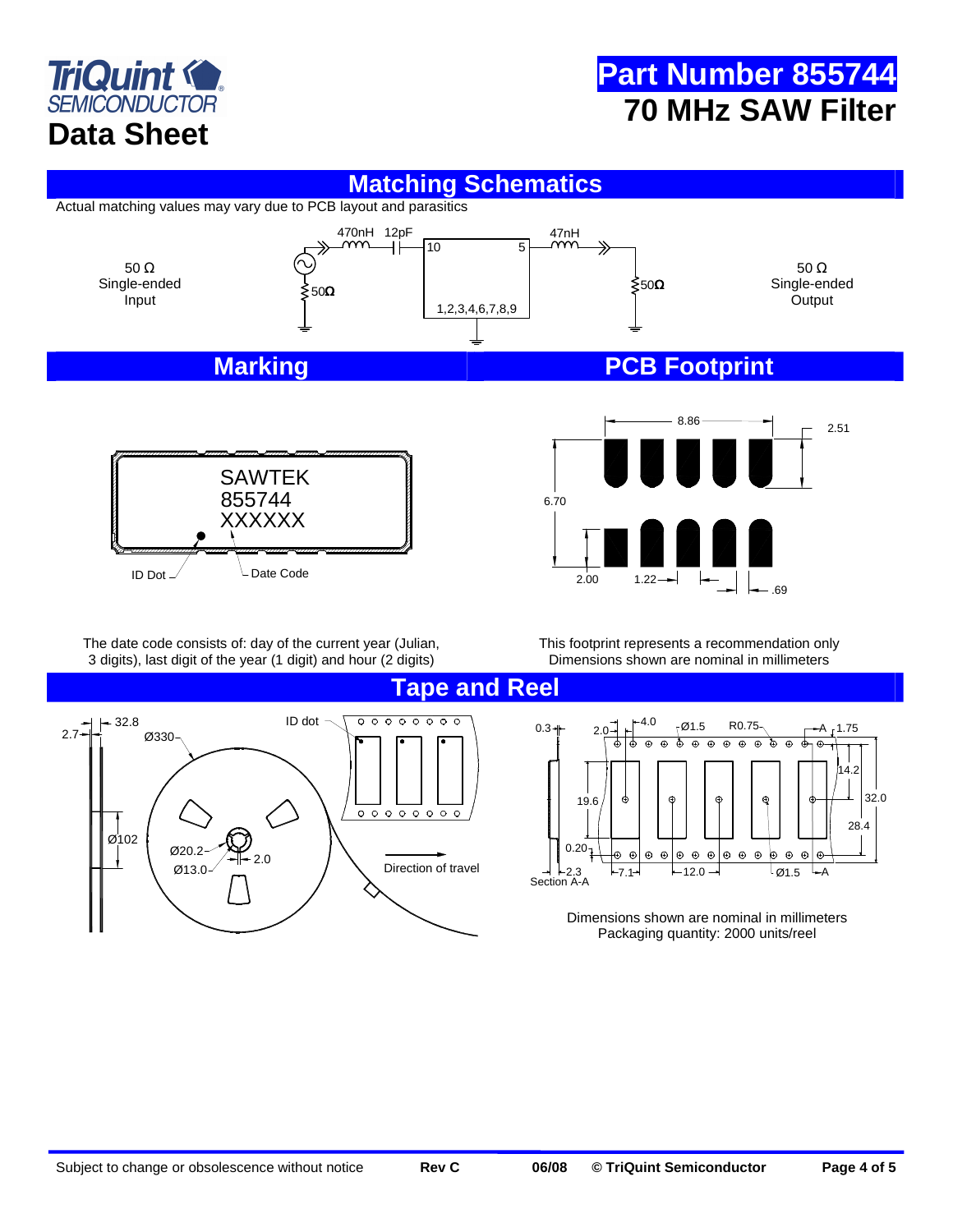

| <b>Maximum Ratings</b>             |               |                |                |          |  |  |
|------------------------------------|---------------|----------------|----------------|----------|--|--|
| <b>Parameter</b>                   | <b>Symbol</b> | <b>Minimum</b> | <b>Maximum</b> | Unit     |  |  |
| <b>Operating Temperature Range</b> |               |                | $+70$          | $\sim$   |  |  |
| Storage Temperature Range          | sta           | -40            | $+85$          | $\Omega$ |  |  |

**Important Notes** 

#### **Warnings**

- Electrostatic Sensitive Device (ESD)
- Avoid ultrasonic exposure

### **RoHS Compliance**

• This product complies with EU directive 2002/95/EC (RoHS)



### **Solderability**

Compatible with JESD22-B102, Pb-free process, 260C peak reflow temperature (see soldering profile)

| <b>Links to Additional Technical Information</b> |                                |                                    |  |  |  |
|--------------------------------------------------|--------------------------------|------------------------------------|--|--|--|
| <b>PCB Layout Tips</b>                           | <b>Qualification Flowchart</b> | <b>Soldering Profile</b>           |  |  |  |
| <b>S-Parameters</b>                              | <b>RoHS</b> Information        | <b>Other Technical Information</b> |  |  |  |
|                                                  |                                |                                    |  |  |  |

TriQuint's liability is limited only to the Surface Acoustic Wave (SAW) component(s) described in this data sheet. TriQuint does not accept any liability for applications, processes, circuits or assemblies, which are implemented using any TriQuint component described in this data sheet.

### **Contact Information**

**TriQuint (C) SEMICONDUCTOR** PO Box 609501 Orlando, FL 32860-9501 USA

Phone: +1 (407) 886-8860 Fax: +1 (407) 886-7061 Email: info-product@tqs.com Web: www.triquint.com

Or contact one of our worldwide Network of sales offices, Representatives or distributors

Subject to change or obsolescence without notice **Rev C 06/08 © TriQuint Semiconductor Page 5 of 5**